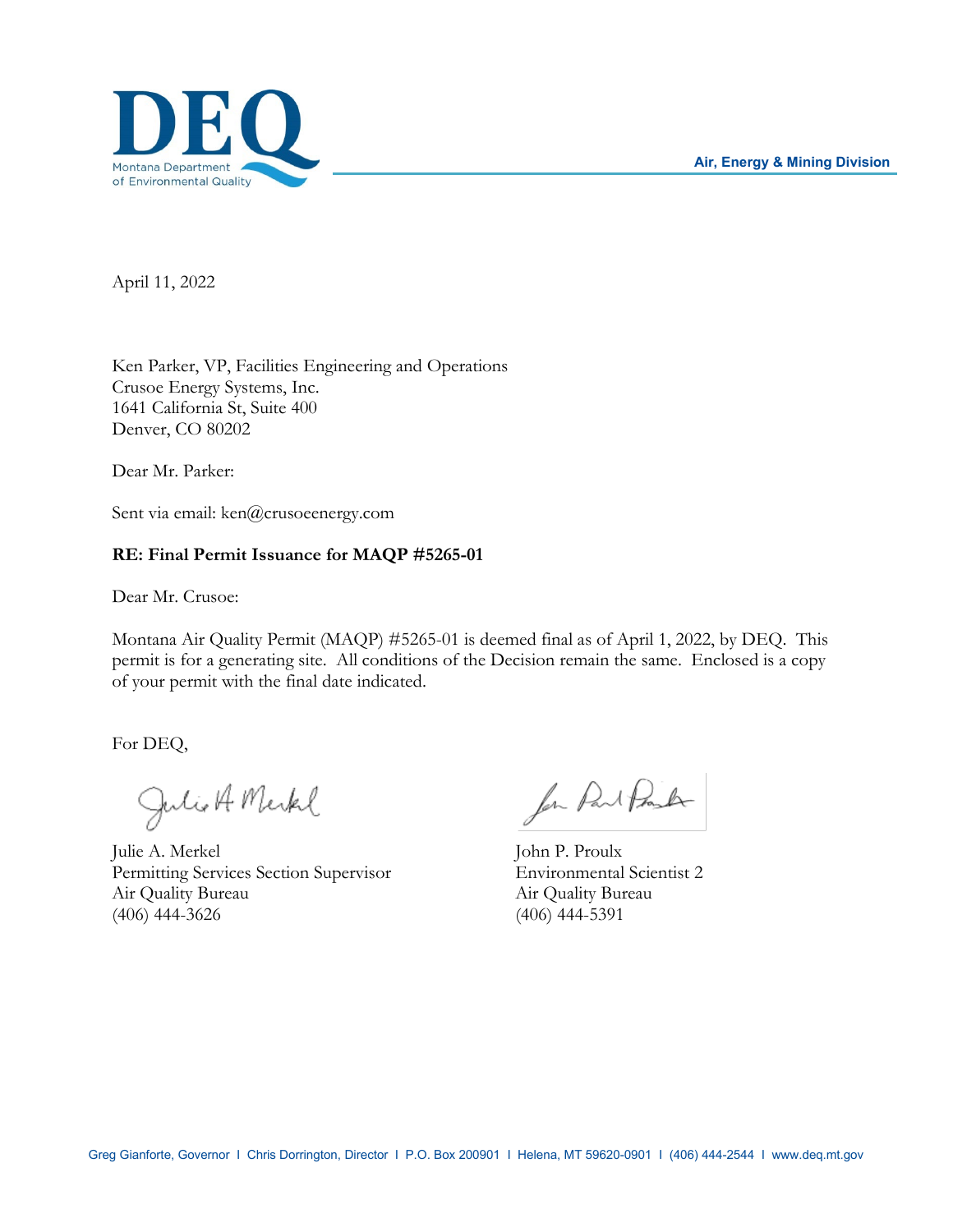# **Montana Department of Environmental Quality Air, Energy & Mining Division Air Quality Bureau**

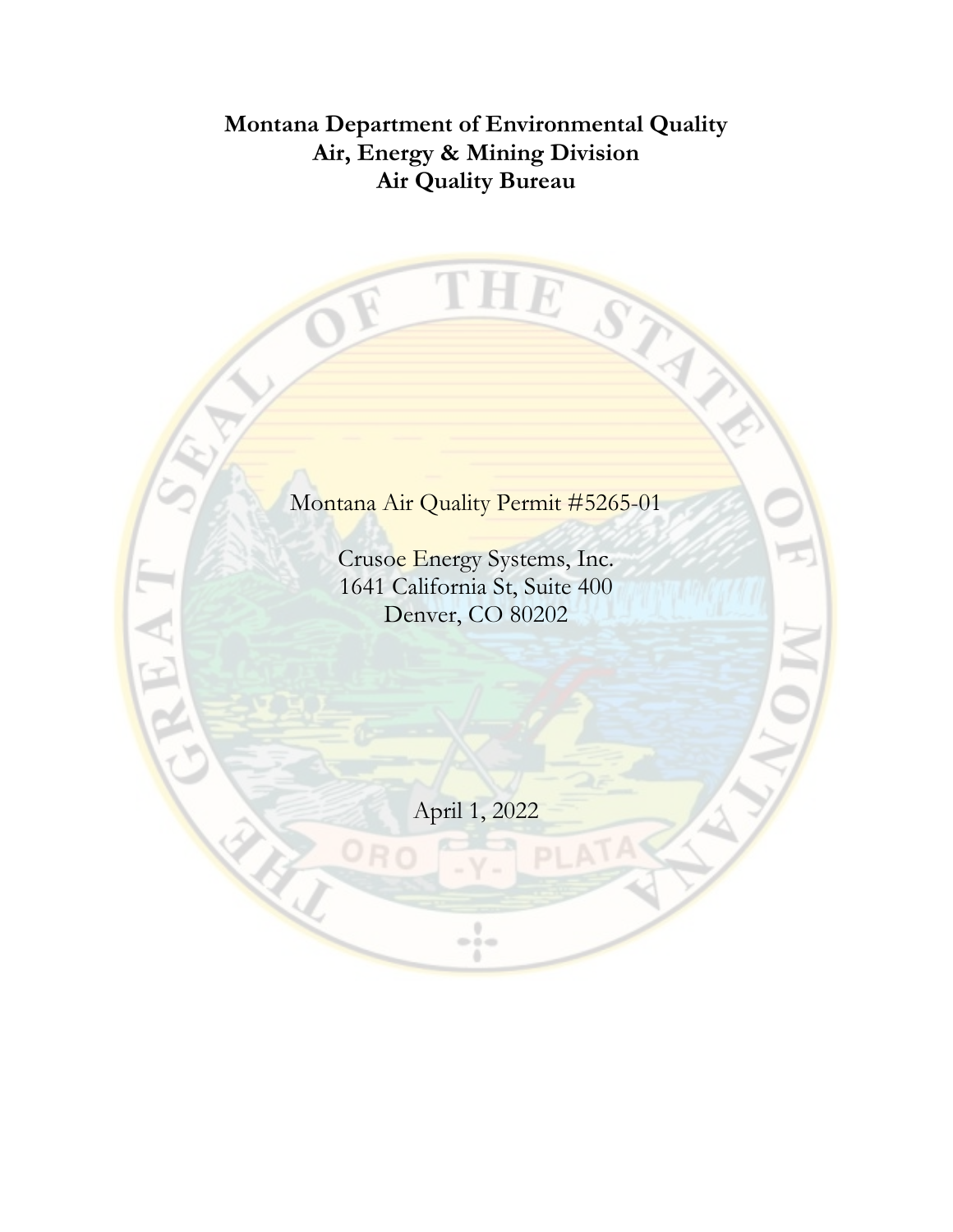#### MONTANA AIR QUALITY PERMIT

Issued To: Crusoe Energy Systems, Inc. MAQP: #5265-01 1641 California St. Suite 400 Received: 2/25/2022

Kai Pad Administrative Amendment (AA) Denver, CO 80202 Department's Decision On AA:  $3/16/2022$ Permit Final: 04/01/2022

A Montana Air Quality Permit (MAQP), with conditions, is hereby granted to Crusoe Energy Systems, Inc. (Crusoe), pursuant to Sections 75-2-204 and 211 of the Montana Code Annotated (MCA), as amended, and Administrative Rules of Montana (ARM) 17.8.740, *et seq*., as amended, for the following:

Section I: Permitted Facilities

A. Plant Location

This facility is located approximately 11.3 miles southeast of Bainville, Montana, in Section 21, Township 26 North, Range 59 East, in Richland County, 47.99716°N, latitude and -104.1072°W, longitude, and is known as the Kai Pad.

B. Current Permit Action.

On February 25, 2022, the Montana Department of Environmental Quality – Air Quality Bureau (DEQ) received an Administrative Amendment request from Pinyon Environmental, Inc. on behalf of Crusoe to correct typographical errors.

#### Section II: Conditions and Limitations

- <span id="page-2-1"></span>A. Emission Limitations
	- 1. Crusoe shall not have on site more than ten (10) natural gas-fired generator engines (ARM 17.8.749).
	- 2. Emissions from each individual Waukesha 9394 GSI engine at the Kai Pad shall not exceed the following (ARM 17.8.752):

 $NO<sub>x</sub> - 0.15$  gr/bhp-hr  $CO - 0.30$  gr/bhp-hr  $VOC - 0.010 gr/bhp-hr$ 

- 3. Crusoe shall operate and maintain a non-selective catalytic reduction (NSCR) unit and an air/fuel ratio (AFR) controller within the parameters recommended by the equipment manufacturer on each Waukesha 9394 GSI engine (ARM 17.8.752).
- <span id="page-2-0"></span>4. Crusoe shall not cause or authorize emissions to be discharged into the outdoor atmosphere from any sources installed after November 23, 1968, that exhibit an opacity of 20% or greater averaged over 6 consecutive minutes (ARM 17.8.304).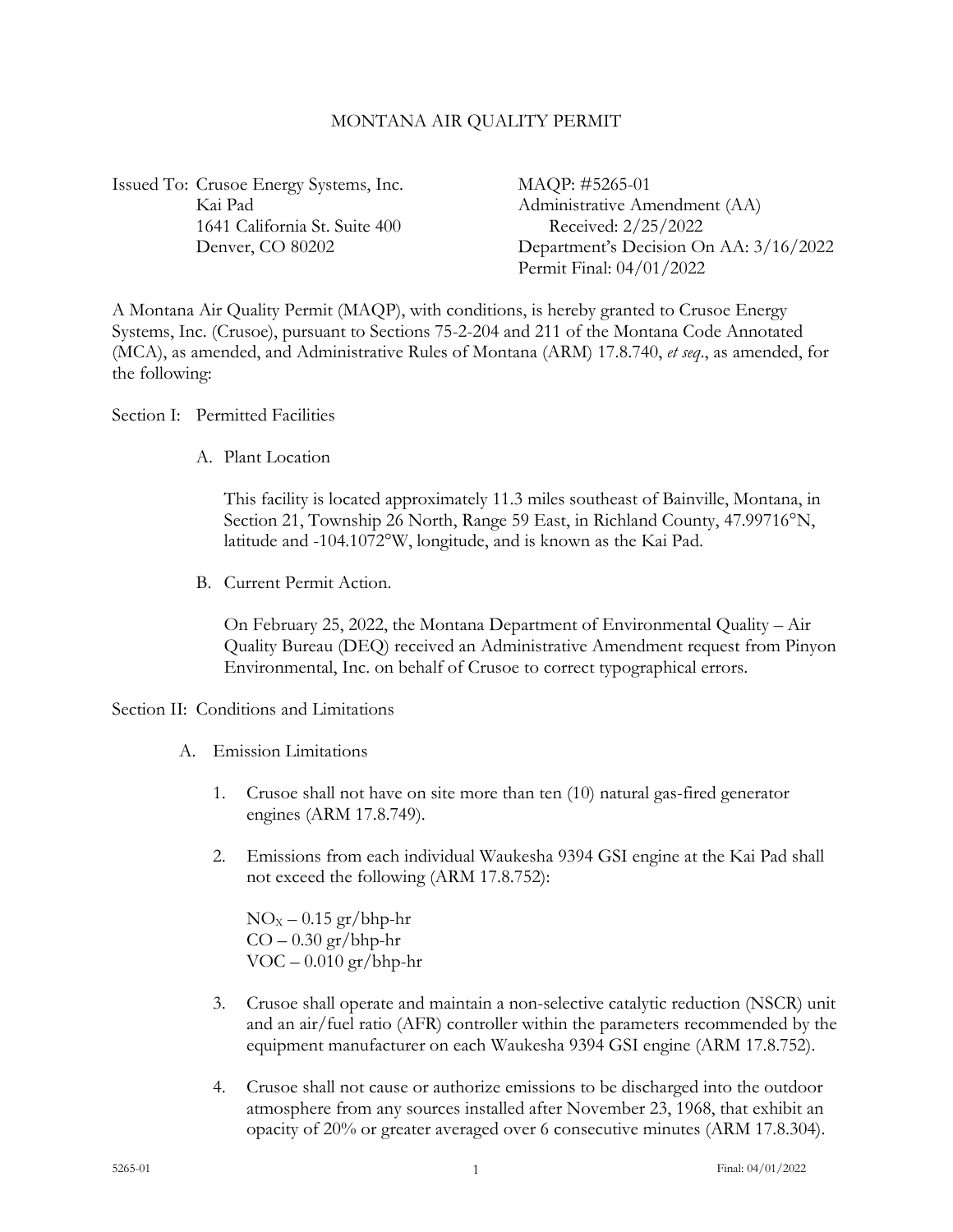- 5. Crusoe shall not cause or authorize the use of any street, road, or parking lot without taking reasonable precautions to control emissions of airborne particulate matter (ARM 17.8.308).
- 6. Crusoe shall treat all unpaved portions of the haul roads, access roads, parking lots, or general plant area with water and/or chemical dust suppressant as necessary to maintain compliance with the reasonable precaution limitation in Section II.A[.4](#page-2-0) (ARM 17.8.749).
- 7. Crusoe shall comply with all applicable standards and limitations, and the reporting, recordkeeping and notification requirements contained in Title 40 Code of Federal Regulations (CFR) 60, Subpart A, Subpart JJJJ, ARM 17.8.340 and 40 CFR 60, Subpart(s) A and JJJJ).
- 8. Crusoe shall comply with all applicable standards and limitations, and the reporting, recordkeeping and notification requirements contained in 40 CFR 63, Subpart A, Subpart ZZZZ (ARM 17.8.340 and 40 CFR 63, Subpart(s) A and ZZZZ).
- B. Testing Requirements
	- 1. Crusoe shall demonstrate compliance with the permit limits in Section II.A[.1](#page-2-1) via source testing within 180 days after equipment commencement. Source testing shall be conducted for  $NO<sub>x</sub>$ ,  $CO$ , and  $VO<sub>Cs</sub>$  simultaneously. Compliance test results are determined by the average of three 1-hour or longer runs. Results shall be submitted to DEQ to demonstrate compliance with the emission limitations in Section II.A[.2](#page-2-1) (ARM 17.8.105 and ARM 17.8.749).
	- 2. Following the calendar date of the initial compliance demonstration, compliance with the applicable emission limits shall be demonstrated via source testing for NOx, CO, and VOCs simultaneously within 8,760 operating hours or 3 years, whichever comes first. Source testing shall follow the applicable methods defined in 40 CFR 60 Subpart JJJJ, or equivalent methods as approved in writing by DEQ. Future compliance demonstration shall be required at this same frequency for each engine on site from the date of the last compliance demonstration (ARM 17.8.105, ARM 17.8.749, ARM 17.8.340, 40 CFR 60 Subpart JJJJ, and 40 CFR 60 Subpart KKKK).
	- 3. All compliance source tests shall conform to the requirements of the Montana Source Test Protocol and Procedures Manual (ARM 17.8.106).
	- 4. DEQ may require further testing (ARM 17.8.105).
- C. Operational Reporting Requirements
	- 1. Crusoe shall notify DEQ of any construction or improvement project conducted, pursuant to ARM 17.8.745, that would include the addition of a new emissions unit*,* change in control equipment, stack height, stack diameter, stack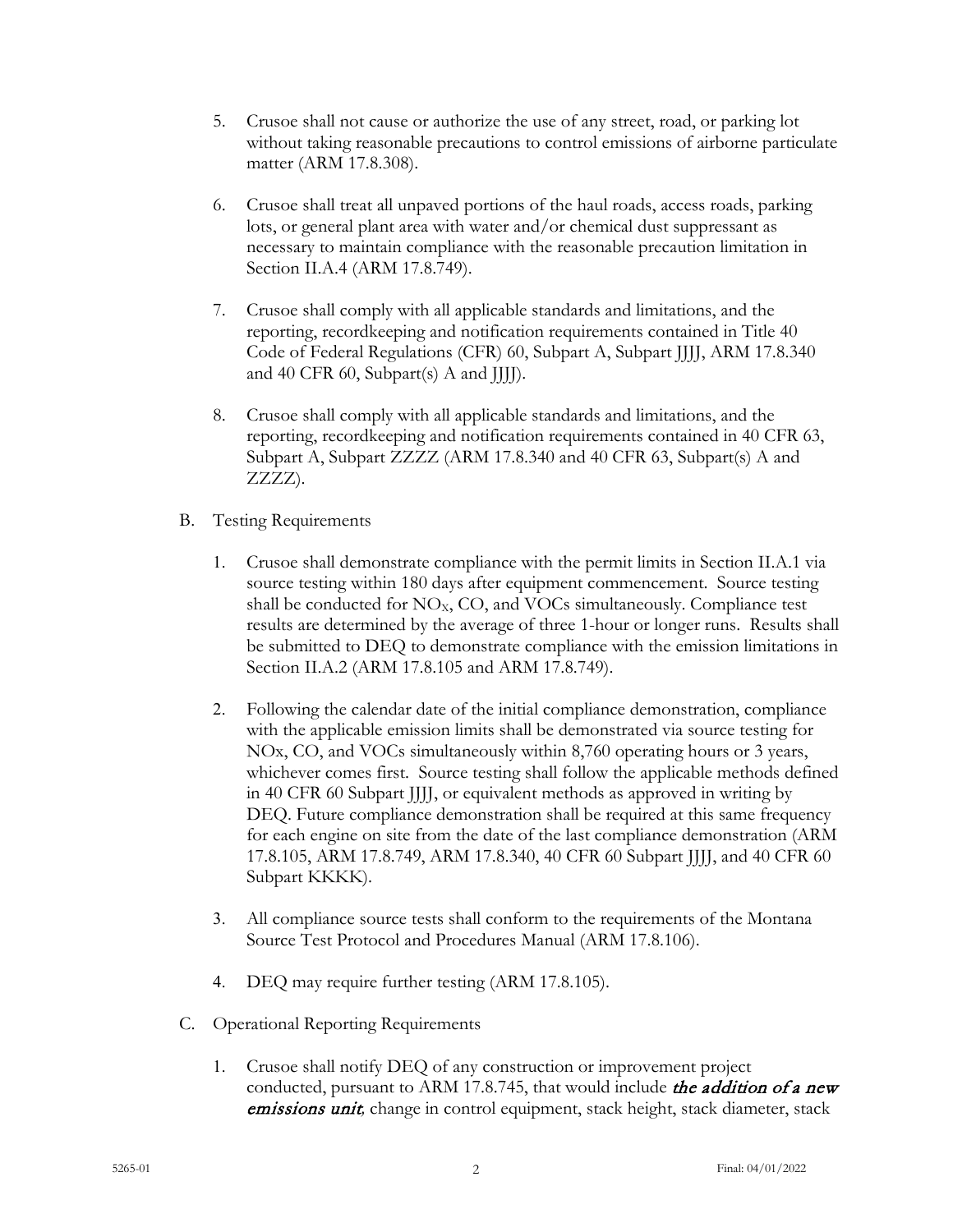flow, stack gas temperature, source location, or fuel specifications, or would result in an increase in source capacity above its permitted operation.

The notice must be submitted to DEQ, in writing, 10 days prior to startup or use of the proposed de minimis change, or as soon as reasonably practicable in the event of an unanticipated circumstance causing the de minimis change and must include the information requested in ARM 17.8.745(l)(d) (ARM 17.8.745).

- 2. All records compiled in accordance with this permit must be maintained by Crusoe as a permanent business record for at least 5 years following the date of the measurement, must be available at the plant site for inspection by DEQ, and must be submitted to DEQ upon request. These records may be stored at a location other than the plant site upon approval by DEQ (ARM 17.8.749).
- D. Notification
	- 1. Crusoe shall notify DEQ in writing of the date of commencement of operation of any emitting source within 30-days following the date of commencement.

# SECTION III: General Conditions

- A. Inspection Crusoe shall allow DEQ's representatives access to the source at all reasonable times for the purpose of making inspections or surveys, collecting samples, obtaining data, auditing any monitoring equipment such as Continuous Emission Monitoring Systems (CEMS) or Continuous Emission Rate Monitoring Systems (CERMS), or observing any monitoring or testing, and otherwise conducting all necessary functions related to this permit.
- B. Waiver The permit and the terms, conditions, and matters stated herein shall be deemed accepted if Crusoe fails to appeal as indicated below.
- C. Compliance with Statutes and Regulations Nothing in this permit shall be construed as relieving Crusoe of the responsibility for complying with any applicable federal or Montana statute, rule, or standard, except as specifically provided in ARM 17.8.740, *et seq*. (ARM 17.8.756).
- D. Enforcement Violations of limitations, conditions and requirements contained herein may constitute grounds for permit revocation, penalties, or other enforcement action as specified in Section 75-2-401, *et seq*., MCA.
- E. Appeals Any person or persons jointly or severally adversely affected by DEQ's decision may request, within 15 days after DEQ renders its decision, upon affidavit setting forth the grounds therefor, a hearing before the Board of Environmental Review (Board). A hearing shall be held under the provisions of the Montana Administrative Procedures Act. The filing of a request for a hearing does not stay DEQ's decision, unless the Board issues a stay upon receipt of a petition and a finding that a stay is appropriate under Section  $75-2-211(11)(b)$ , MCA. The issuance of a stay on a permit by the Board postpones the effective date of DEQ's decision until conclusion of the hearing and issuance of a final decision by the Board.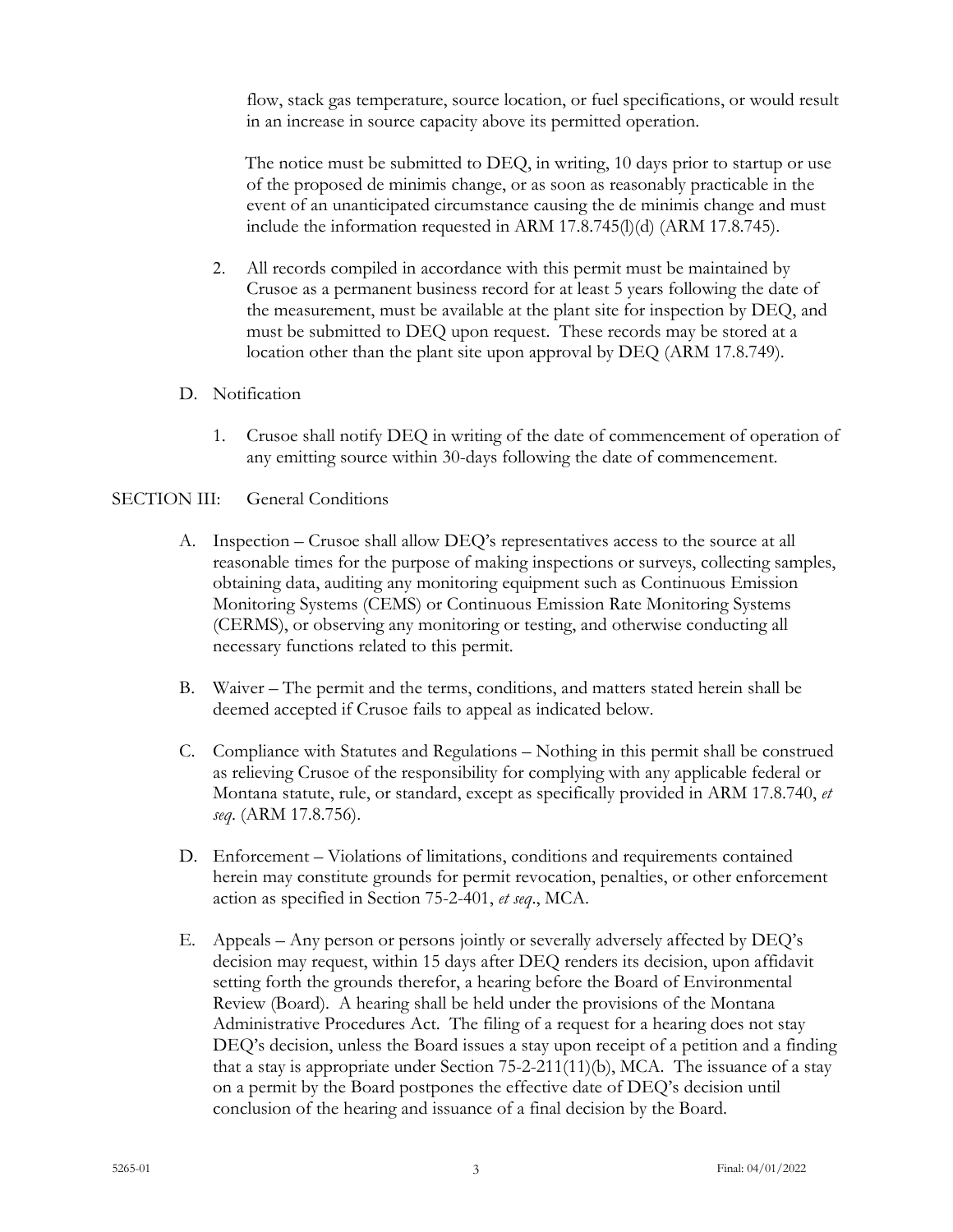If a stay is not issued by the Board, DEQ's decision on the application is final 16 days after DEQ's decision is made.

- F. Permit Inspection As required by ARM 17.8.755, Inspection of Permit, a copy of the air quality permit shall be made available for inspection by DEQ at the location of the source.
- G. Permit Fee Pursuant to Section 75-2-220, MCA, failure to pay the annual operation fee by Crusoe may be grounds for revocation of this permit, as required by that section and rules adopted thereunder by the Board.
- H. Duration of Permit Construction or installation must begin, or contractual obligations entered into that would constitute substantial loss within 3 years of permit issuance and proceed with due diligence until the project is complete or the permit shall expire (ARM 17.8.762).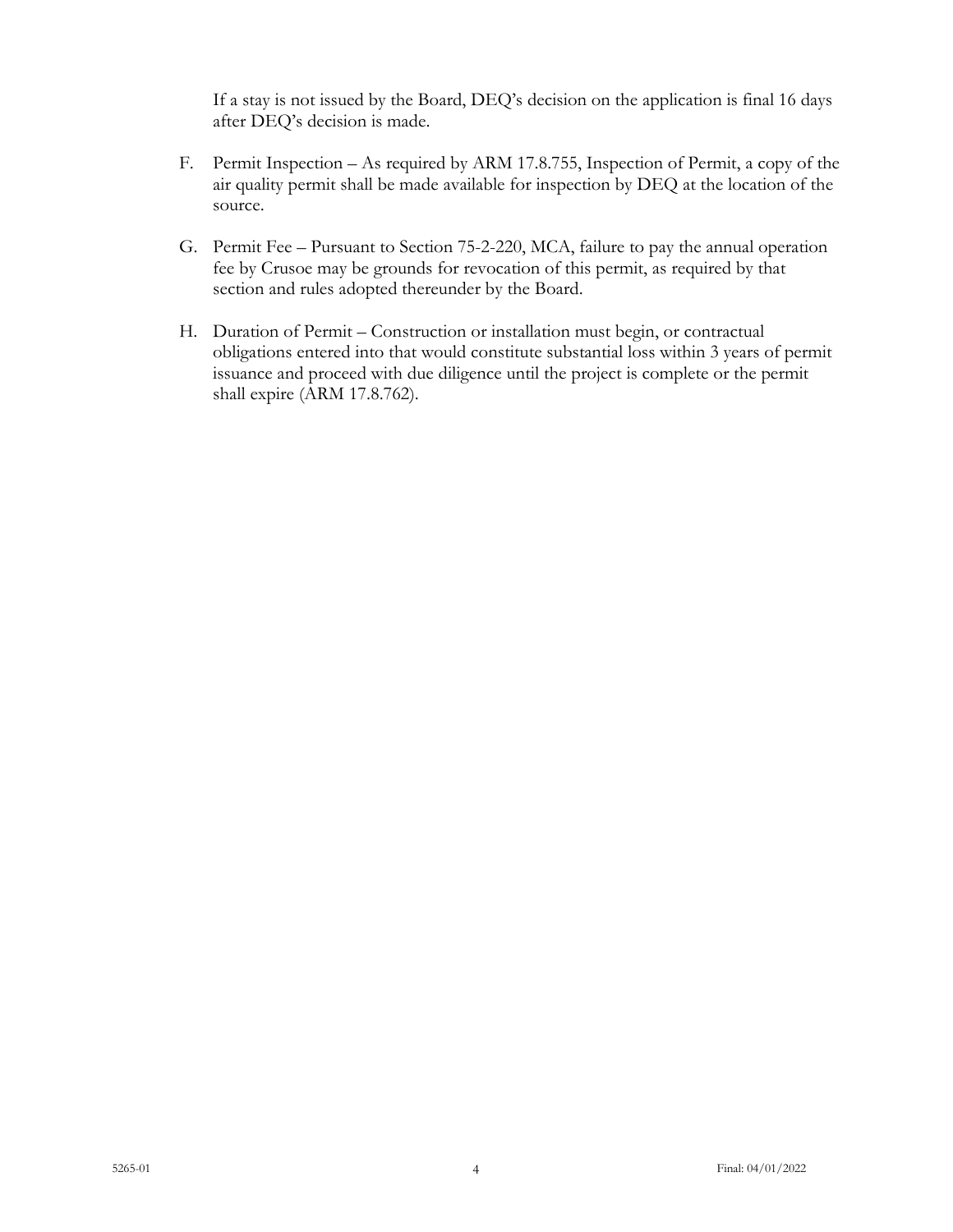# Montana Air Quality Permit (MAQP) Analysis Crusoe Energy Systems, Inc. – Kai Pad MAQP #5265-01

I. Introduction/Process Description

Crusoe Energy Systems, Inc., (Crusoe) proposes to operate generator engines at an existing oil and gas well. The facility is located 11.3 miles southeast of Bainville, Montana, in Section 21, Township 26 North, Range 59 East, in Richland County, 47.99712°N, latitude and - 104.1072°W, longitude, and is known as the Kai Pad.

### A. Permitted Equipment

Up to Ten (10) 2,500 brake horsepower (bhp) Waukesha 9394 GSI generator engines at the Kai Pad site.

### B. Source Description

Crusoe operates up to ten (10) 2,500 bhp Waukesha 9394 GSI generator engines for the purpose of generating electricity to power local data farms. The engines will utilize well gas that would otherwise be flared to the atmosphere.

### C. Permit History

Crusoe Energy Systems, Inc. was issued **MAQP #5265-00** on December 24, 2021, for the construction and operation of up to ten (10) 2,500 bhp Waukesha 9394 GSI generator engines for the purpose of generating electricity to power local data farms.

D. Current Permit Action

On February 25, 2022, the Montana Department of Environmental Quality (DEQ) received an Administrative Amendment request from Pinyon Environmental, Inc. on behalf of Crusoe Energy Systems, Inc. to correct typographical errors in Section III of the MAQP, more specifically, to change "Kraken Central Site" to "Kai Pad". The permit was also updated to reflect current naming conventions for DEQ. M**AQP #5265-01** replaces MAQP #5265-00.

E. Additional Information

Additional information, such as applicable rules and regulations, Best Available Control Technology (BACT)/Reasonably Available Control Technology (RACT) determinations, air quality impacts, and environmental assessments, is included in the analysis associated with each change to the permit.

II. Applicable Rules and Regulations

The following are partial explanations of some applicable rules and regulations that apply to the facility. The complete rules are stated in the Administrative Rules of Montana (ARM) and are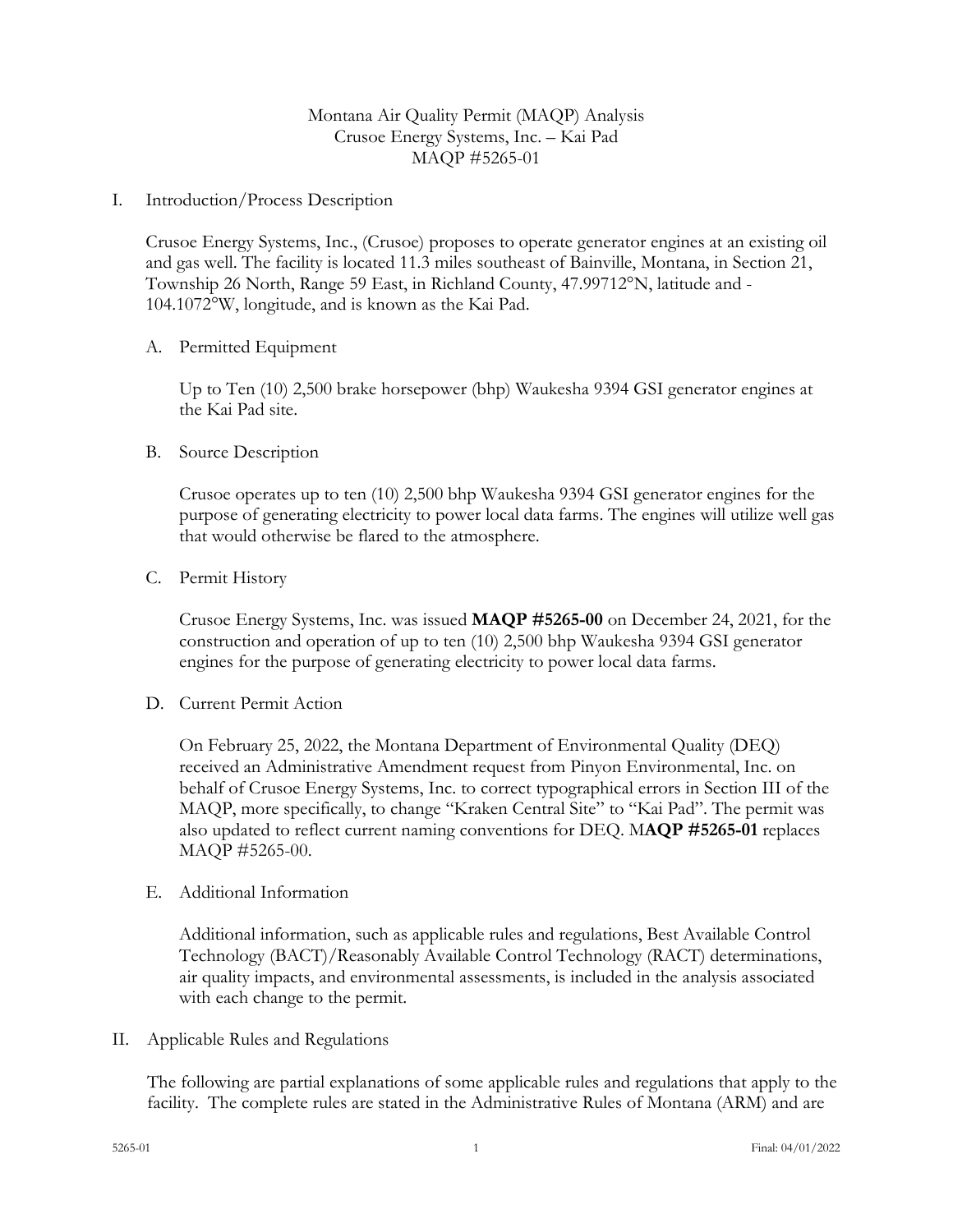available, upon request, from DEQ. Upon request, DEQ will provide references for location of complete copies of all applicable rules and regulations or copies where appropriate.

- A. ARM 17.8, Subchapter 1 General Provisions, including but not limited to:
	- 1. ARM 17.8.101 Definitions. This rule includes a list of applicable definitions used in this chapter, unless indicated otherwise in a specific subchapter.
	- 2. ARM 17.8.105 Testing Requirements. Any person or persons responsible for the emission of any air contaminant into the outdoor atmosphere shall, upon written request of DEQ, provide the facilities and necessary equipment (including instruments and sensing devices) and shall conduct tests, emission or ambient, for such periods of time as may be necessary using methods approved by DEQ.
	- 3. ARM 17.8.106 Source Testing Protocol. The requirements of this rule apply to any emission source testing conducted by DEQ, any source or other entity as required by any rule in this chapter, or any permit or order issued pursuant to this chapter, or the provisions of the Clean Air Act of Montana, 75-2-101, *et seq*., Montana Code Annotated (MCA).

Crusoe shall comply with the requirements contained in the Montana Source Test Protocol and Procedures Manual, including, but not limited to, using the proper test methods and supplying the required reports. A copy of the Montana Source Test Protocol and Procedures Manual is available from DEQ upon request.

- 4. ARM 17.8.110 Malfunctions. (2) DEQ must be notified promptly by telephone whenever a malfunction occurs that can be expected to create emissions in excess of any applicable emission limitation or to continue for a period greater than 4 hours.
- 5. ARM 17.8.111 Circumvention. (1) No person shall cause or permit the installation or use of any device or any means that, without resulting in reduction of the total amount of air contaminant emitted, conceals or dilutes an emission of air contaminant that would otherwise violate an air pollution control regulation. (2) No equipment that may produce emissions shall be operated or maintained in such a manner as to create a public nuisance.
- B. ARM 17.8, Subchapter 2 Ambient Air Quality, including, but not limited to the following:
	- 1. ARM 17.8.204 Ambient Air Monitoring
	- 2. ARM 17.8.210 Ambient Air Quality Standards for Sulfur Dioxide
	- 3. ARM 17.8.211 Ambient Air Quality Standards for Nitrogen Dioxide
	- 4. ARM 17.8.212 Ambient Air Quality Standards for Carbon Monoxide
	- 5. ARM 17.8.213 Ambient Air Quality Standard for Ozone
	- 6. ARM 17.8.214 Ambient Air Quality Standard for Hydrogen Sulfide
	- 7. ARM 17.8.220 Ambient Air Quality Standard for Settled Particulate Matter
	- 8. ARM 17.8.221 Ambient Air Quality Standard for Visibility
	- 9. ARM 17.8.222 Ambient Air Quality Standard for Lead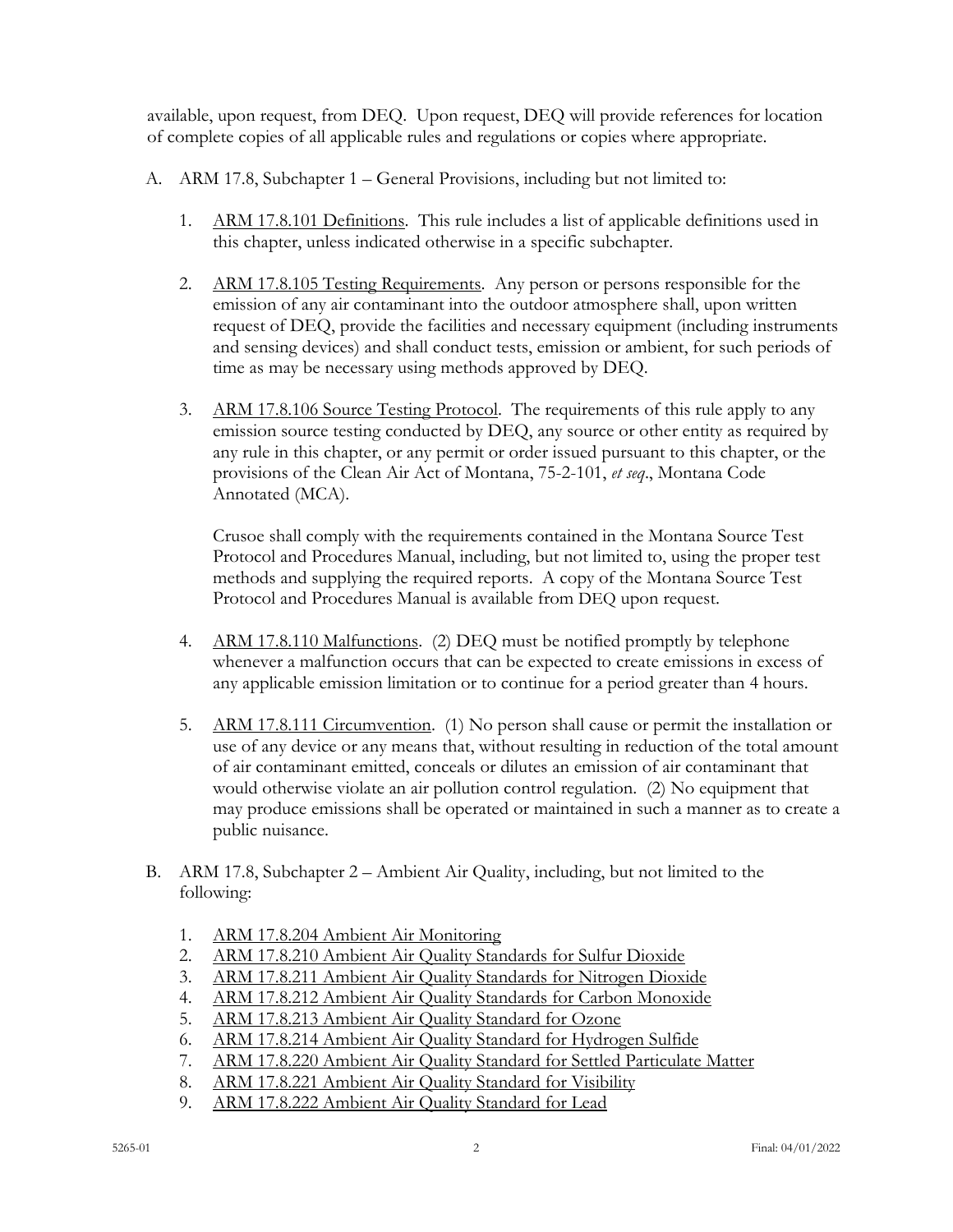- 10. ARM 17.8.223 Ambient Air Quality Standard for PM<sub>10</sub>
- 11. ARM 17.8.230 Fluoride in Forage

Crusoe must maintain compliance with the applicable ambient air quality standards.

- C. ARM 17.8, Subchapter 3 Emission Standards, including, but not limited to:
	- 1. ARM 17.8.304 Visible Air Contaminants. This rule requires that no person may cause or authorize emissions to be discharged into the outdoor atmosphere from any source installed after November 23, 1968, that exhibit an opacity of 20% or greater averaged over 6 consecutive minutes.
	- 2. ARM 17.8.308 Particulate Matter, Airborne. (1) This rule requires an opacity limitation of less than 20% for all fugitive emission sources and that reasonable precautions be taken to control emissions of airborne particulate matter. (2) Under this rule, Crusoe shall not cause or authorize the use of any street, road, or parking lot without taking reasonable precautions to control emissions of airborne particulate matter.
	- 3. ARM 17.8.309 Particulate Matter, Fuel Burning Equipment. This rule requires that no person shall cause, allow, or permit to be discharged into the atmosphere particulate matter caused by the combustion of fuel in excess of the amount determined by this rule.
	- 4. ARM 17.8.310 Particulate Matter, Industrial Process. This rule requires that no person shall cause, allow, or permit to be discharged into the atmosphere particulate matter in excess of the amount set forth in this rule.
	- 5. ARM 17.8.316 Incinerators. This rule requires that no person may cause or authorize emissions to be discharged into the outdoor atmosphere from any incinerator, particulate matter in excess of 0.10 grains per standard cubic foot of dry flue gas, adjusted to 12% carbon dioxide and calculated as if no auxiliary fuel had been used. Further, no person shall cause or authorize to be discharged into the outdoor atmosphere from any incinerator emissions that exhibit an opacity of 10% or greater averaged over 6 consecutive minutes.
	- 6. ARM 17.8.322 Sulfur Oxide Emissions--Sulfur in Fuel. This rule requires that no person shall burn liquid, solid, or gaseous fuel in excess of the amount set forth in this rule.
	- 7. ARM 17.8.324 Hydrocarbon Emissions--Petroleum Products. (3) No person shall load or permit the loading of gasoline into any stationary tank with a capacity of 250 gallons or more from any tank truck or trailer, except through a permanent submerged fill pipe, unless such tank is equipped with a vapor loss control device as described in (1) of this rule.
	- 8. ARM 17.8.340 Standard of Performance for New Stationary Sources and Emission Guidelines for Existing Sources. This rule incorporates, by reference, 40 CFR Part 60, Standards of Performance for New Stationary Sources (NSPS). Crusoe is considered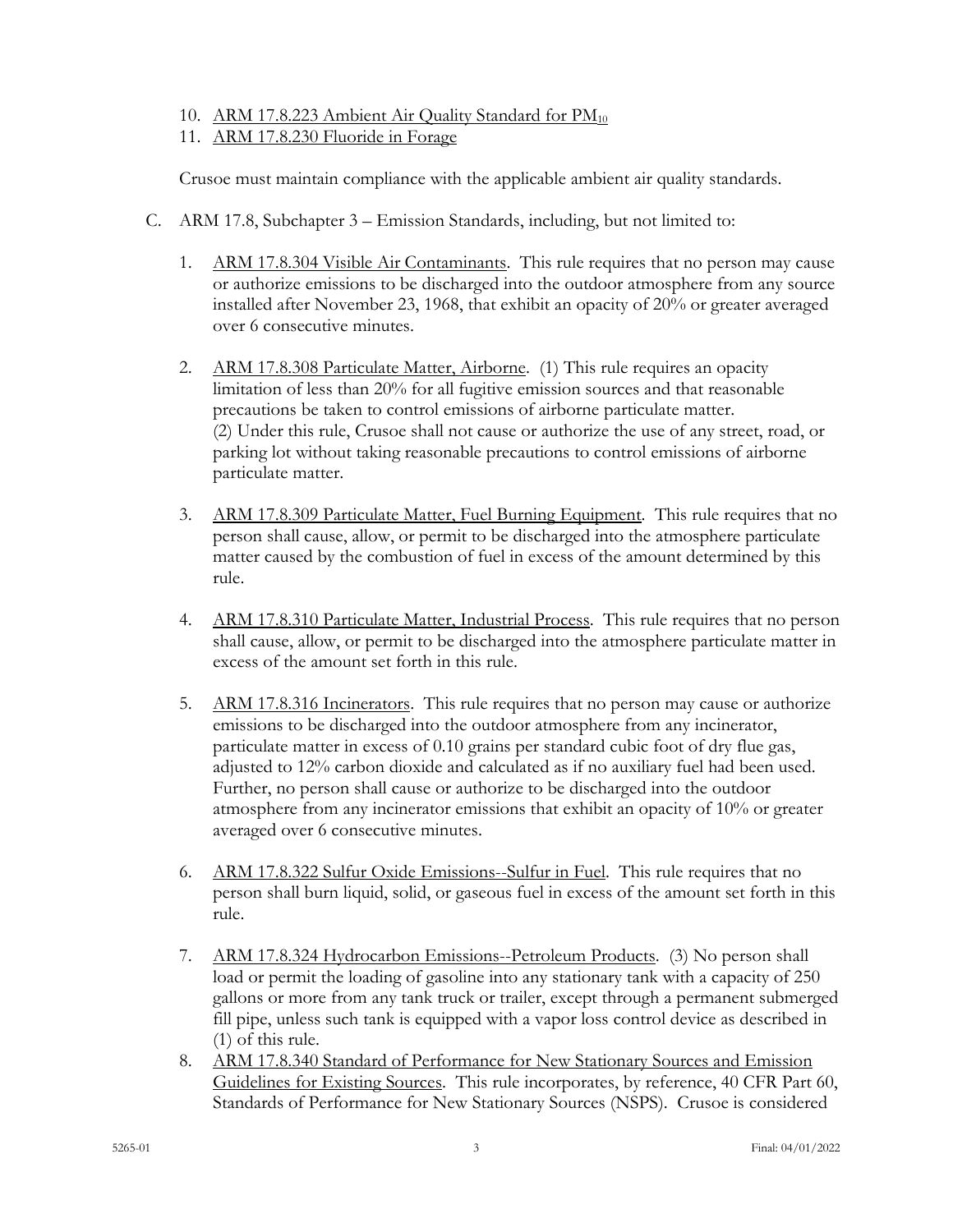an NSPS affected facility under 40 CFR Part 60 and is subject to the requirements of the following subparts.

- a.  $40 \text{ CFR } 60$ , Subpart A General Provisions apply to all equipment or facilities subject to an NSPS Subpart as listed below:
- b. 40 CFR 60, Subpart JJJJ Standards of Performance for Stationary Spark Ignition Internal Combustion Engines. The proposed engines will be ordered after June 12, 2006, and manufactured after either July 1, 2007 and July 2, 2008, as applicable based on horsepower. Therefore, the engines operated at this facility are subject to this regulation.
- 10. ARM 17.8.342 Emission Standards for Hazardous Air Pollutants for Source Categories. The source, as defined and applied in 40 CFR Part 63, shall comply with the requirements of 40 CFR Part 63, as listed below:
	- a.  $40$  CFR 63, Subpart A General Provisions apply to all equipment or facilities subject to a NESHAP Subpart as listed below:
	- b. 40 CFR 63, Subpart ZZZZ National Emissions Standards for Hazardous Air Pollutants for Stationary Reciprocating Internal Combustion Engines. Subpart ZZZZ applies to the new reciprocating engines but compliance with Subpart ZZZZ is demonstrated by compliance with 40 CFR 60 Subpart JJJJ.
- D. ARM 17.8, Subchapter 5 Air Quality Permit Application, Operation, and Open Burning Fees, including, but not limited to:
	- 1. ARM 17.8.504 Air Quality Permit Application Fees. This rule requires that an applicant submit an air quality permit application fee concurrent with the submittal of an air quality permit application. A permit application is incomplete until the proper application fee is paid to DEQ. A permit fee is not required for the current permit action because the permit action is considered an administrative change.
	- 2. ARM 17.8.505 Air Quality Operation Fees. An annual air quality operation fee must, as a condition of continued operation, be submitted to DEQ by each source of air contaminants holding an air quality permit (excluding an open burning permit) issued by DEQ. The air quality operation fee is based on the actual or estimated actual amount of air pollutants emitted during the previous calendar year.

An air quality operation fee is separate and distinct from an air quality permit application fee. The annual assessment and collection of the air quality operation fee, described above, shall take place on a calendar-year basis.

DEQ may insert into any final permit issued after the effective date of these rules, such conditions as may be necessary to require the payment of an air quality operation fee on a calendar-year basis, including provisions that prorate the required fee amount.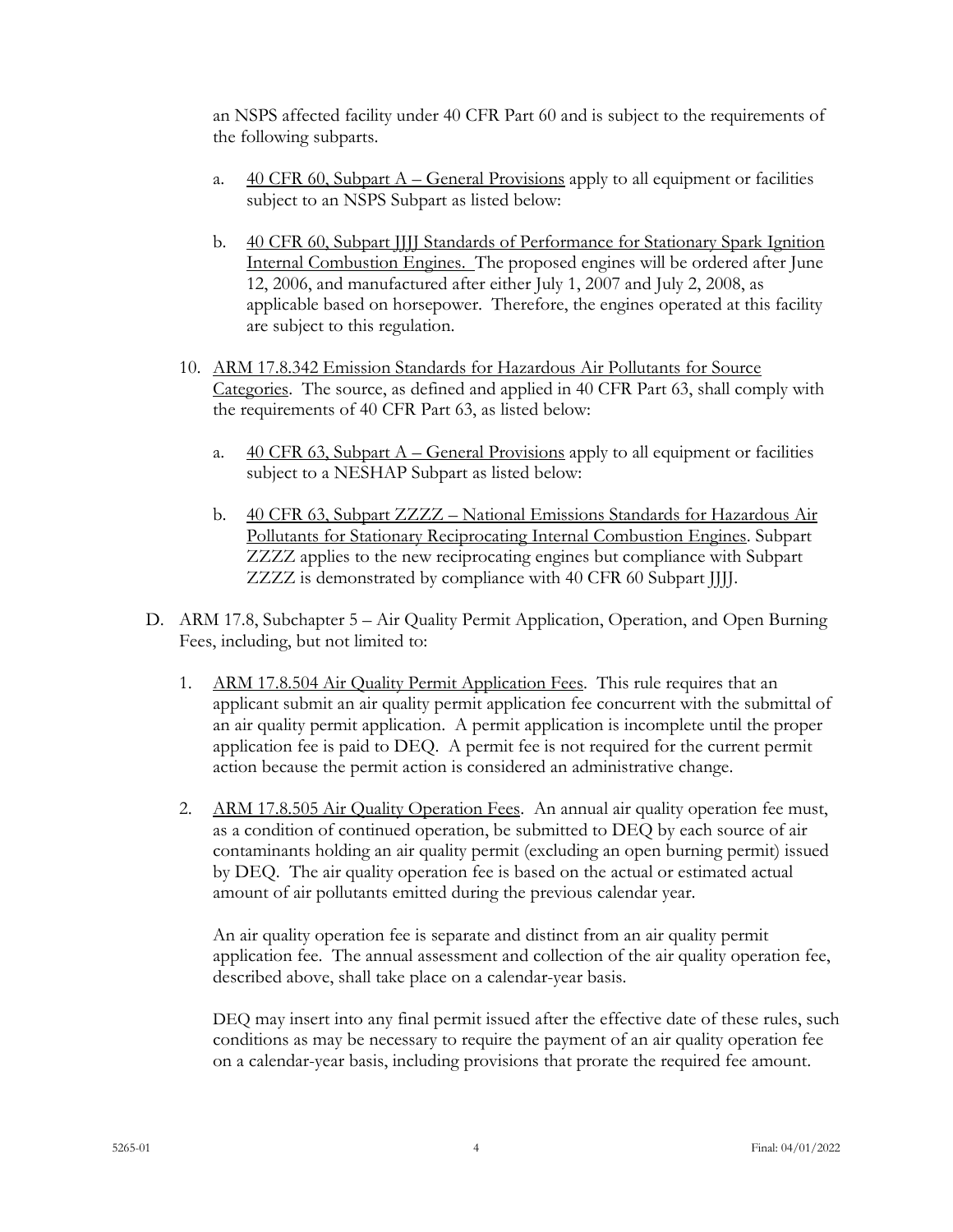- E. ARM 17.8, Subchapter 7 Permit, Construction, and Operation of Air Contaminant Sources, including, but not limited to:
	- 1. ARM 17.8.740 Definitions. This rule is a list of applicable definitions used in this chapter, unless indicated otherwise in a specific subchapter.
	- 2. ARM 17.8.743 Montana Air Quality Permits--When Required. This rule requires a person to obtain an air quality permit or permit modification to construct, modify, or use any air contaminant sources that have the potential to emit (PTE) greater than 25 tons per year of any pollutant. Crusoe has a PTE greater than 25 tons per year of Oxides of Nitrogen  $(NO_x)$  and Carbon Monoxide  $(CO)$ ; therefore, an air quality permit is required.
	- 3. ARM 17.8.744 Montana Air Quality Permits--General Exclusions. This rule identifies the activities that are not subject to the Montana Air Quality Permit program.
	- 4. ARM 17.8.745 Montana Air Quality Permits--Exclusion for De Minimis Changes. This rule identifies the de minimis changes at permitted facilities that do not require a permit under the Montana Air Quality Permit Program.
	- 5. ARM 17.8.748 New or Modified Emitting Units--Permit Application Requirements. (1) This rule requires that a permit application be submitted prior to installation, modification, or use of a source. A permit application was not required for the current permit action because the permit change is considered an administrative amendment. (7) This rule requires that the applicant notify the public by means of legal publication in a newspaper of general circulation in the area affected by the application for a permit. An affidavit of publication of public notice was not required for the current permit action because the permit change is considered an administrative permit change.
	- 6. ARM 17.8.749 Conditions for Issuance or Denial of Permit. This rule requires that the permits issued by DEQ must authorize the construction and operation of the facility or emitting unit subject to the conditions in the permit and the requirements of this subchapter. This rule also requires that the permit must contain any conditions necessary to assure compliance with the Federal Clean Air Act (FCAA), the Clean Air Act of Montana, and rules adopted under those acts.
	- 7. ARM 17.8.752 Emission Control Requirements. This rule requires a source to install the maximum air pollution control capability that is technically practicable and economically feasible, except that BACT shall be utilized. The required BACT analysis is included in Section III of this permit analysis.
	- 8. ARM 17.8.755 Inspection of Permit. This rule requires that air quality permits shall be made available for inspection by DEQ at the location of the source.
	- 9. ARM 17.8.756 Compliance with Other Requirements. This rule states that nothing in the permit shall be construed as relieving Crusoe of the responsibility for complying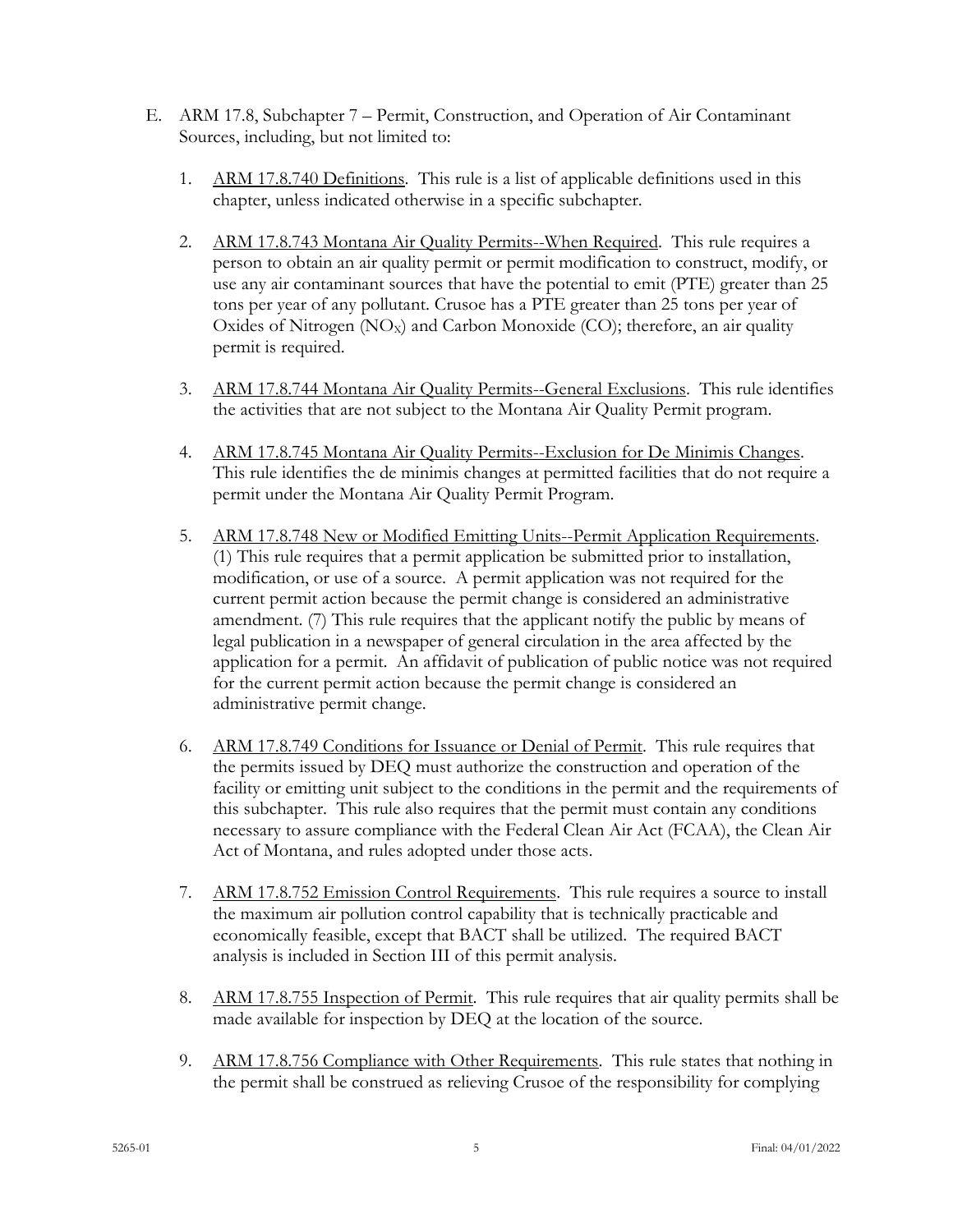with any applicable federal or Montana statute, rule, or standard, except as specifically provided in ARM 17.8.740, *et seq*.

- 10. ARM 17.8.759 Review of Permit Applications. This rule describes DEQ's responsibilities for processing permit applications and making permit decisions on those permit applications that do not require the preparation of an environmental impact statement.
- 11. ARM 17.8.760 Additional Review of Permit Applications. This rule describes DEQ's responsibilities for processing permit applications and making permit decisions on those applications that require an environmental impact statement.
- 12. ARM 17.8.762 Duration of Permit. An air quality permit shall be valid until revoked or modified, as provided in this subchapter, except that a permit issued prior to construction of a new or modified source may contain a condition providing that the permit will expire unless construction is commenced within the time specified in the permit, which in no event may be less than 1 year after the permit is issued.
- 13. ARM 17.8.763 Revocation of Permit. An air quality permit may be revoked upon written request of the permittee, or for violations of any requirement of the Clean Air Act of Montana, rules adopted under the Clean Air Act of Montana, the FCAA, rules adopted under the FCAA, or any applicable requirement contained in the Montana State Implementation Plan (SIP).
- 14. ARM 17.8.764 Administrative Amendment to Permit. An air quality permit may be amended for changes in any applicable rules and standards adopted by the Board of Environmental Review (Board) or changed conditions of operation at a source or stack that do not result in an increase of emissions as a result of those changed conditions. The owner or operator of a facility may not increase the facility's emissions beyond permit limits unless the increase meets the criteria in ARM 17.8.745 for a de minimis change not requiring a permit, or unless the owner or operator applies for and receives another permit in accordance with ARM 17.8.748, ARM 17.8.749, ARM 17.8.752, ARM 17.8.755, and ARM 17.8.756, and with all applicable requirements in ARM Title 17, Chapter 8, Subchapters 8, 9, and 10.
- 15. ARM 17.8.765 Transfer of Permit. This rule states that an air quality permit may be transferred from one person to another if written notice of intent to transfer, including the names of the transferor and the transferee, is sent to DEQ.
- 16. ARM 17.8.770 Additional Requirements for Incinerators. This rule specifies the additional information that must be submitted to DEQ for incineration facilities subject to 75-2-215, Montana Code Annotated (MCA).
- 17. ARM 17.8.771 Mercury Emission Standards for Mercury-Emitting Generating Units. This rule identifies mercury emission limitation requirements, mercury control strategy requirements, and application requirements for mercury-emitting generating units.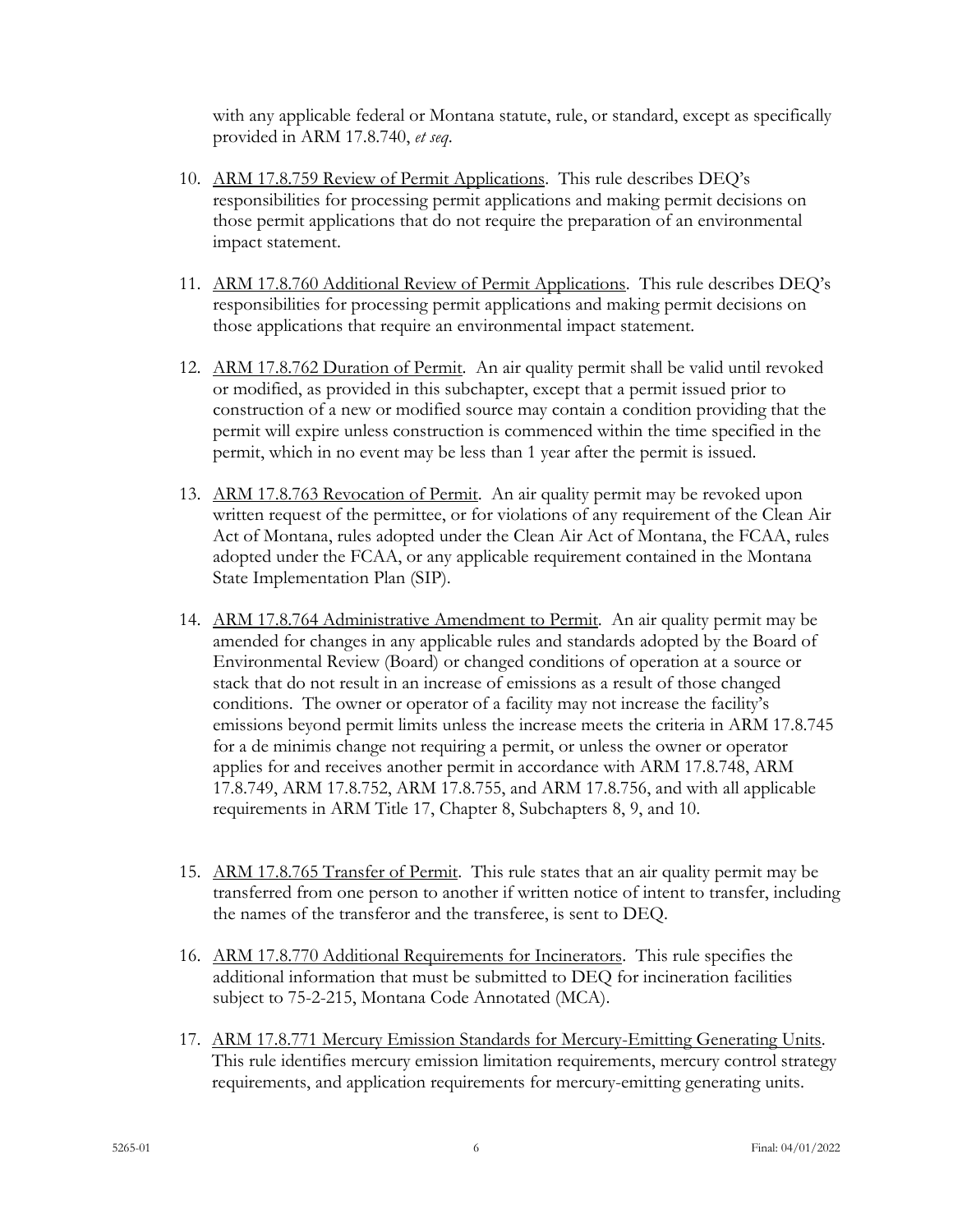- F. ARM 17.8, Subchapter 8 Prevention of Significant Deterioration of Air Quality, including, but not limited to:
	- 1. ARM 17.8.801 Definitions. This rule is a list of applicable definitions used in this subchapter.
	- 2. ARM 17.8.818 Review of Major Stationary Sources and Major Modifications--Source Applicability and Exemptions. The requirements contained in ARM 17.8.819 through ARM 17.8.827 shall apply to any major stationary source and any major modification, with respect to each pollutant subject to regulation under the FCAA that it would emit, except as this subchapter would otherwise allow.

This facility is not a major stationary source because this facility is not a listed source and the facility's PTE is below 250 tons per year of any pollutant (excluding fugitive emissions).

- G. ARM 17.8, Subchapter 12 Operating Permit Program Applicability, including, but not limited to:
	- 1. ARM 17.8.1201 Definitions. (23) Major Source under Section 7412 of the FCAA is defined as any source having:
		- a. PTE > 100 tons/year of any pollutant;
		- b. PTE  $> 10$  tons/year of any one hazardous air pollutant (HAP), PTE  $> 25$ tons/year of a combination of all HAPs, or lesser quantity as DEQ may establish by rule; or
		- c. PTE  $> 70$  tons/year of particulate matter with an aerodynamic diameter of 10 microns or less  $(PM_{10})$  in a serious  $PM_{10}$  nonattainment area.
	- 2. ARM 17.8.1204 Air Quality Operating Permit Program. (1) Title V of the FCAA amendments of 1990 requires that all sources, as defined in ARM 17.8.1204(1), obtain a Title V Operating Permit. In reviewing and issuing MAQP #5265-01 for Kai Pad, the following conclusions were made:
		- a. The facility's PTE is less than 100 tons/year for any pollutant.
		- b. The facility's PTE is less than 10 tons/year for any one HAP and less than 25 tons/year for all HAPs.
		- c. This source is not located in a serious  $PM_{10}$  nonattainment area.
		- d. This facility is subject to current NSPS (40 CFR 60, Subparts A and JJJJ).
		- e. This facility is subject to current NESHAP (40 CFR 63, Subparts A and ZZZZ).
		- f. This source is not a Title IV affected source.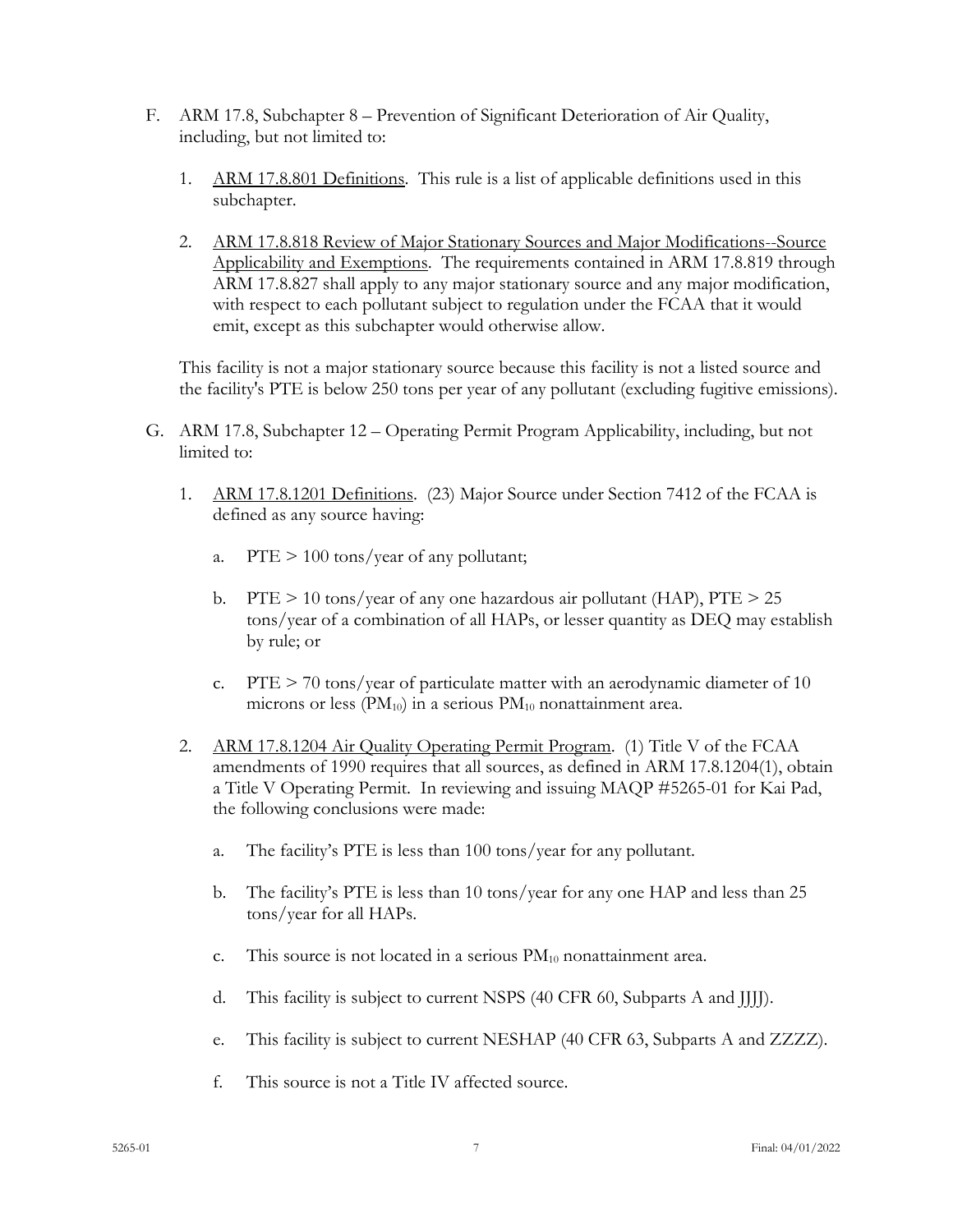- g. This source is not a solid waste combustion unit.
- h. This source is not an EPA designated Title V source.

Based on these facts, DEQ determined that Kai Pad will be a minor source of emissions as defined under Title V. However, if minor sources subject to NSPS are required to obtain a Title V Operating Permit, Crusoe will be required to obtain a Title V Operating Permit.

III. BACT Determination

A BACT determination is required for each new or modified source. Crusoe shall install on the new or modified source the maximum air pollution control capability, which is technically practicable and economically feasible, except that BACT shall be utilized.

A BACT analysis was not required for the current permit action because the current permit action is considered an administrative permit action.

IV. Emission Inventory

| <b>CONTROLLED</b>           | tons/vear |           |                   |       |       |      |                 |             |
|-----------------------------|-----------|-----------|-------------------|-------|-------|------|-----------------|-------------|
| <b>Emission Source</b>      | PМ        | $PM_{10}$ | PM <sub>2.5</sub> | NOx   | CO    | voc  | SO <sub>2</sub> | <b>HAPs</b> |
| 2,500 bhp Compressor Engine |           |           |                   |       |       |      |                 |             |
| (combined)                  | 16.64     | 16.64     | 16.64             | 36.21 | 72.42 | 2.41 | 3.50            | 10.51       |
| <b>Total Emissions</b>      | 16.64     | 16.64     | 16.64             | 36.21 | 72.42 | 2.41 | 3.50            | 10.51       |

Calculations:

### **Waukesha Engine(s), 25000 (AOS 2)**

| Note: Emissions are based on the power output of the engine (10 hp).                                      |          |         |
|-----------------------------------------------------------------------------------------------------------|----------|---------|
| Operational Capacity of Engine $= 10$ engines                                                             | 10       | engines |
| Brake horsepower                                                                                          | 25000    | bhp     |
| Pounds per gram                                                                                           | 0.002204 | lb/gr   |
| Hours of Operation = $8,760.00$ hr/yr                                                                     | 8760     | hr/vr   |
| PM Emissions:<br>PM Emissions = $16.64$ ton/yr (Assume all PM < $1.0$ um)                                 | 16.64    | ton/vr  |
| PM-10 Emissions:                                                                                          |          |         |
| Emission Factor = $0.38$ lb/hr (BACT)                                                                     | 0.38     | lb/hr   |
| Calculation: ((10 engines) * (8,760 hr/yr) * (0.38 lb/hr) * (8,760 hr/yr) * (ton/2000 lb) = 16.644 ton/yr | 16.64    | ton/vr  |
| PM2.5 Emissions                                                                                           |          |         |
| Emission Factor = $0.38$ lb/hr (BACT)                                                                     | 0.38     | lb/hr   |
| Calculation: ((10 engines) * (8,760 hr/yr) * (0.38 lb/hr) * (8,760 hr/yr) * (ton/2000 lb) = 16.644 ton/yr | 16.64    | ton/vr  |

NOx Emissions: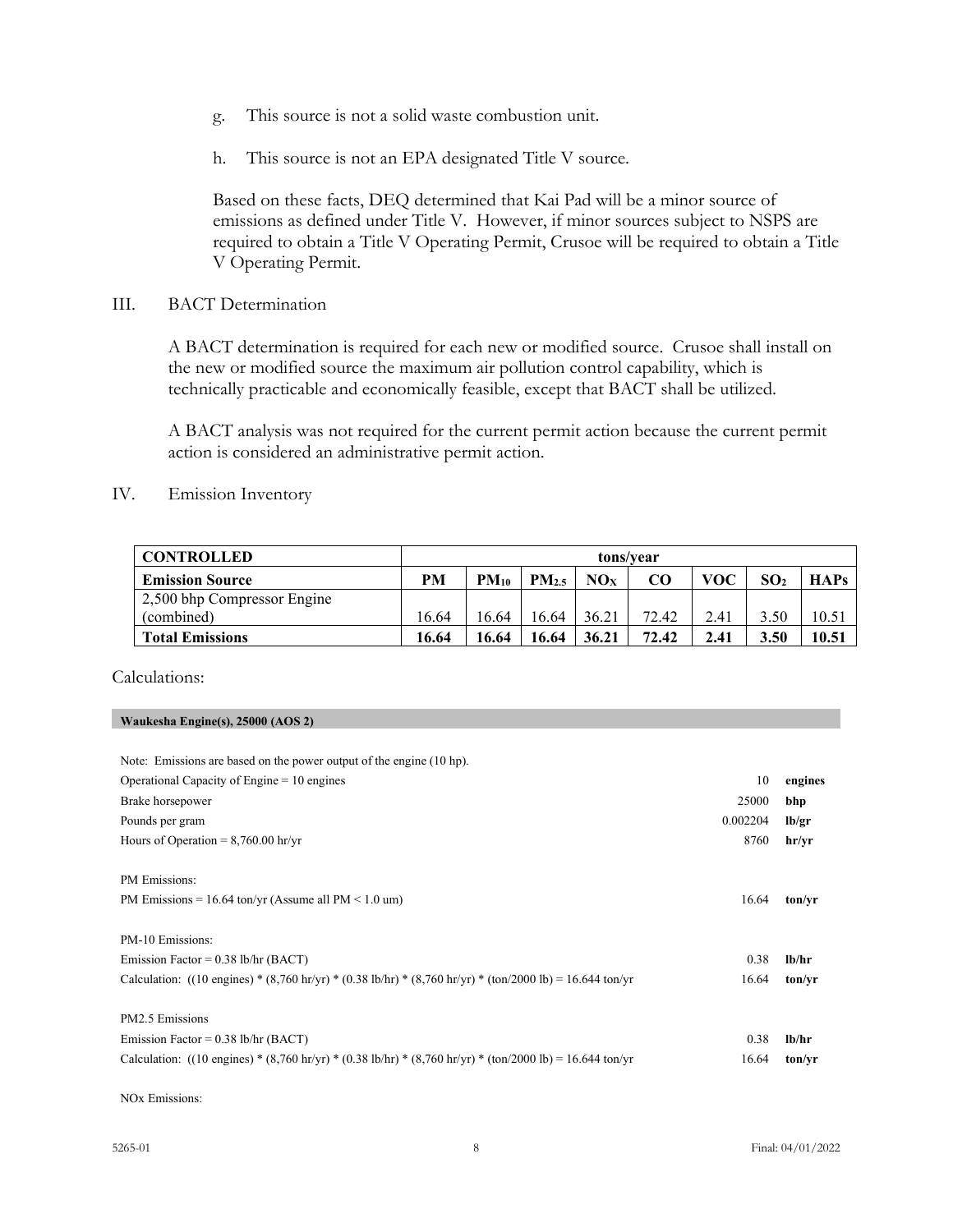| Emission Factor = $0.15$ gr/bhp-hr (BACT)<br>Calculation: $((0.15 \text{ gr/bhp-hr}) * (25,000 \text{ hp}) * (8,760 \text{ hr/yr}) * (0.0022 \text{ lb/gr}) * (8,760 \text{ hr/yr}) * (ton/2000 \text{ lb}) = 36.21$       | 0.15  | $gr/bhp-$<br>hr |
|----------------------------------------------------------------------------------------------------------------------------------------------------------------------------------------------------------------------------|-------|-----------------|
| ton/vr                                                                                                                                                                                                                     | 36.21 | ton/vr          |
| CO Emissions:                                                                                                                                                                                                              |       |                 |
| Emission Factor = $0.3$ gr/bhp-hr (BACT)                                                                                                                                                                                   | 0.3   | $gr/bhp-$<br>hr |
| Calculation: $((0.30 \text{ gr/bhp-hr}) * (25,000 \text{ hp}) * (8,760 \text{ hr/yr}) * (0.0022 \text{ lb/gr}) * (8,760 \text{ hr/yr}) * (\text{ton}/2000 \text{ lb}) = 72.42$<br>ton/vr                                   | 72.42 | ton/vr          |
| <b>VOC Emissions:</b>                                                                                                                                                                                                      |       |                 |
| Emission Factor = $0.01$ gr/bhp-hr (BACT)<br>Calculation: $((0.01 \text{ gr/bhp-hr}) * (25,000 \text{ hp}) * (8,760 \text{ hr/yr}) * (0.0022 \text{ lb/gr}) * (8,760 \text{ hr/yr}) * (\text{ton}/2000 \text{ lb}) = 2.41$ |       |                 |
| ton/vr                                                                                                                                                                                                                     | 2.41  | ton/yr          |
| $SOx$ Emissions:                                                                                                                                                                                                           |       |                 |
| Emission Factor = $0.08$ lb/hr (BACT)                                                                                                                                                                                      | 0.08  | lh/hr           |
| Calculation: ((10 engines) * (8,760 hr/yr) * (0.08 lb/hr) * (8,760 hr/yr) * (ton/2000 lb) = 3.504 ton/yr                                                                                                                   | 3.50  | ton/vr          |
| <b>HAPs Emissions</b>                                                                                                                                                                                                      |       |                 |
| Emission Factor = $0.24$ lb/hr                                                                                                                                                                                             | 0.24  | $1h$ /hr        |
| Calculation: $((10 \text{ engines}) * (8,760 \text{ hr/yr}) * (0.24 \text{ lb/hr}) * (8,760 \text{ hr/yr}) * (\text{ton}/2000 \text{ lb}) = 0.000 \text{ ton/yr}$                                                          | 10.51 | ton/vr          |

#### V. Existing Air Quality

Richland County is currently designated as attainment/unclassifiable for all pollutants.

VI. Ambient Air Impact Analysis

DEQ determined, based on amount of allowable emission, that the impacts from this permitting action will be minor. DEQ believes it will not cause or contribute to a violation of any ambient air quality standard.

- VII. DEQ has determined that there will be no impacts from this permitting action because this permitting action is considered an administrative action. Therefore, DEQ believes this action will not cause or contribute to a violation of any ambient air quality standards.
- VIII. Taking or Damaging Implication Analysis

As required by 2-10-105, MCA, DEQ conducted the following private property taking and damaging assessment.

| <b>YES</b> | NO |                                                                                              |
|------------|----|----------------------------------------------------------------------------------------------|
| X          |    | 1. Does the action pertain to land or water management or environmental regulation           |
|            |    | affecting private real property or water rights?                                             |
|            |    | 2. Does the action result in either a permanent or indefinite physical occupation of private |
|            | Χ  | property?                                                                                    |
|            | X  | 3. Does the action deny a fundamental attribute of ownership? (ex.: right to exclude others, |
|            |    | disposal of property)                                                                        |
|            |    | 4. Does the action deprive the owner of all economically viable uses of the property?        |